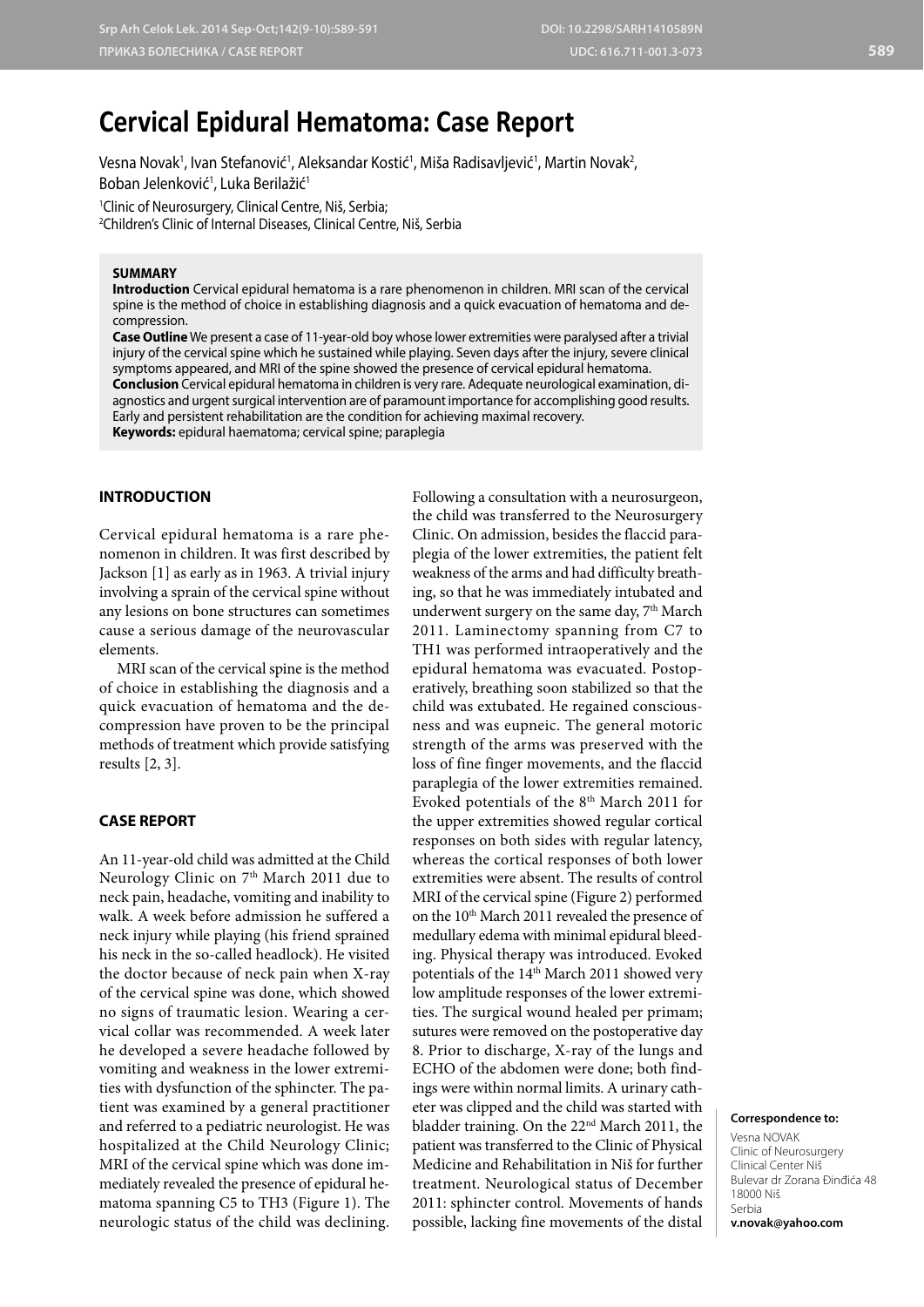

**Figure 1.** Preoperative MRI of cervical spine, epidural hematoma C5-Th3 **Figure 2.** Postoperative MRI of the cervical spine

phalanx. In the lower extremities present hyperesthesia and paresthesia. Possible withdrawal of the lower limbs in bed.

Neurological status of June 2012: possible fine finger movements, achieved verticalization and walk with the support of orthotics.

## **DISCUSSION**

Cervical epidural hematoma is quite rare in children with incidence of 0.1 per 100 [4]. It is usually caused by trivial neck injuries such as neck sprain due to hanging on a pole [5], injury sustained in a traffic accident or after falling from height [6]. During the examination immediately after the injury, there is usually only tenderness in the neck region, while X-ray of the cervical spine shows no lesions. Torticollis [3], paresthesia, focal neurological deficit, Brown-Sequard syndrome [7] are symptoms which indicate that urgent clinical and diagnostic observation is necessary. CT scan of the cervical spine must be done as soon as possible [8] although the most precise diagnosis can be made by MRI [9]. The problem in this case was the fact that the child came from a village, where X-ray imaging was the only diagnostic tool available. Only when a complete paralysis of the lower limbs with the sphincter dysfunction set in was the child referred to a larger medical centre for examination by a neurologist. With the appearance of neurological deficits, the clinical status and worsening of the symptoms in patients with epidural cervical hematoma are foudroyant. The time elapsed between the moment of injury and the surgical evacuation of hematoma is the most important factor for achieving good



results [10, 11]. If the pre-operative neurological deficit lasts for a long time, it is unlikely that it will disappear after decompression.

It is necessary to evacuate the hematoma as soon as possible and to decompress. The clinical status and the size of hematoma determine the extent of the surgical procedure, i.e. whether hemilaminectomy or laminectomy will be performed with the evacuation of hematoma [2, 12, 13]. In our case, the greatest wideness of hematoma was the level C7 to Th2. Surgical technique implied central positioning of the operative field and keeping the lamina within marginal positions. Epidural hematoma allows the possibility of applying fine-catheter (2-3 cm) aspirations from the downloaded lamina. Thus, further destabilization of the spine can be avoided. The possibility of the hematoma being drained by the removal of lamina C5 and Th3 and aspiration was not probable because of the consistency of hematoma. As such cases are quite rare, our experience is low, so that at the time the decision was made to apply laminectomy of C7 to Th1, without considering plastic. A wider laminectomy and decompression were more desirable since the medullary edema appeared after the removal of hematoma. Following the operation, the patient was breathing normally and the upper extremities were functioning, while there was still paraplegia of the lower extremities with the lack of sphincter control. What is essential for accomplishing satisfying results with cervical epidural hematomas is to promptly reach the diagnosis and perform surgery. Iguchi et al. [10] presented a series of 13 patients with cervical epidural hematoma with excellent recovery in 61.5% of the cases, solid in 23.1% and poor in 15.4%. Early postoperative rehabilitation is also vital for achieving better results [14].